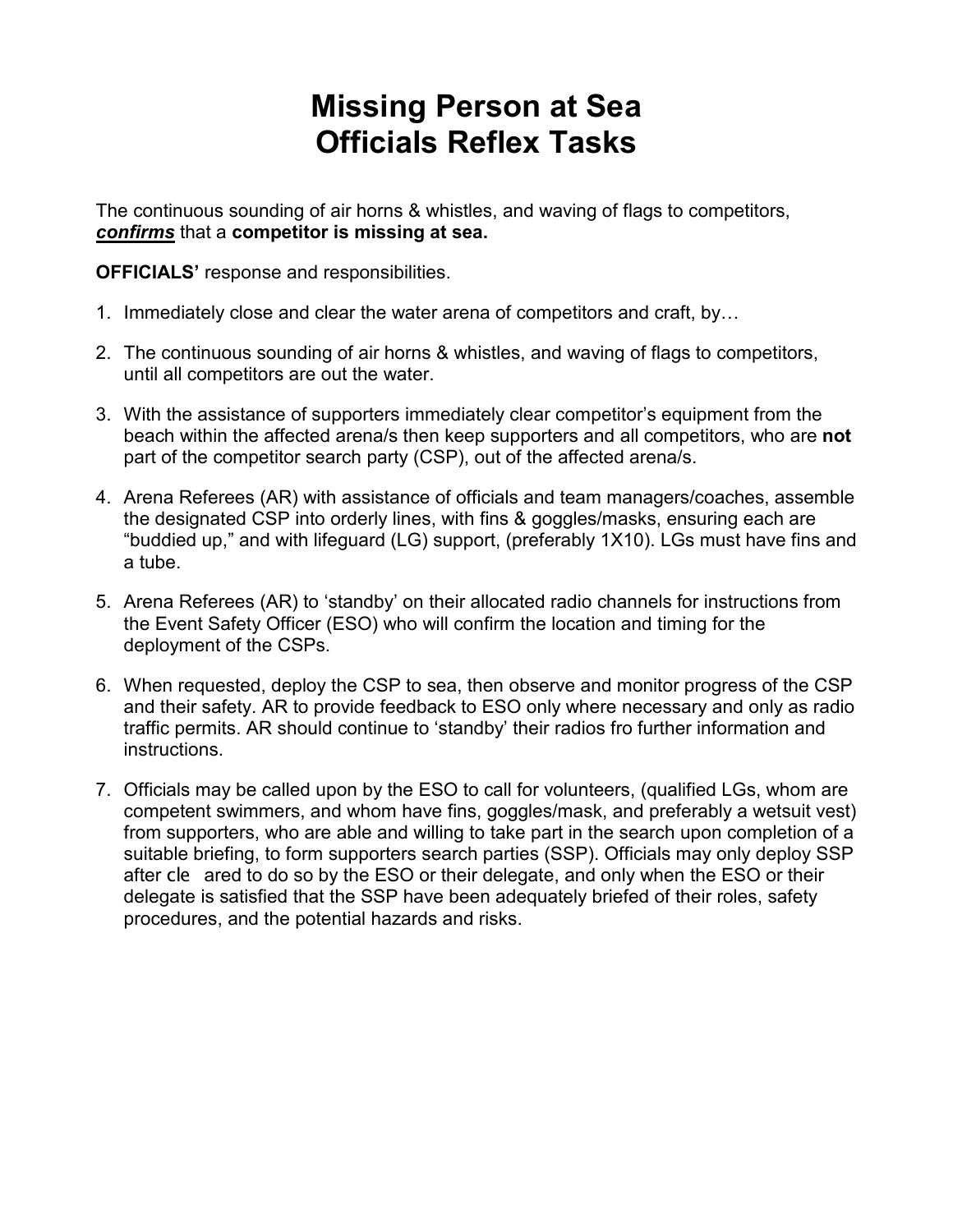# **Missing Person at Sea Managers/Coaches Reflex Tasks**

The continuous sounding of air horns & whistles, and waving of flags to competitors, *confirms* that a **competitor is missing at sea**

**Team Managers/Coaches** response and responsibilities.

- 1. Team managers to check that their competitors are all accounted for.
- 2. Assign only competent lifeguards (LG) to the competitor search party (CSP) with fins and goggles/masks, and direct them to their Coach or Arena Referees (AR) in the affected arena/s.
- 3. Coaches to report immediately to the AR in their assigned arena and organise their CSP in line/s, ensuring that they are 'paired up' while awaiting instructions from the AR.
- 4. CSP should be sorted into lines with the most capable athletes closest to the water and least capable furthest from to the water. Coaches to remind CSP that when in the water, searchers will take turns at diving under water to search, while the their buddy makes sure they are safe and that their buddy returns to the surface.
- 5. Coaches/Team managers must should know the number and names of their CSP prior to entering the water and ensure that they are all accounted for prior to leaving the water and or search party.
- 6. Team Managers/Coaches and the CSP must follow the instructions of the AR and officials at all times to ensure that the search is implemented in a coordinated manner. If competitors do not feel confident or capable of implementing a search they must withdraw from the CSP, ensuring that they notify their buddy and coach/team manager before leaving the water and or CSP.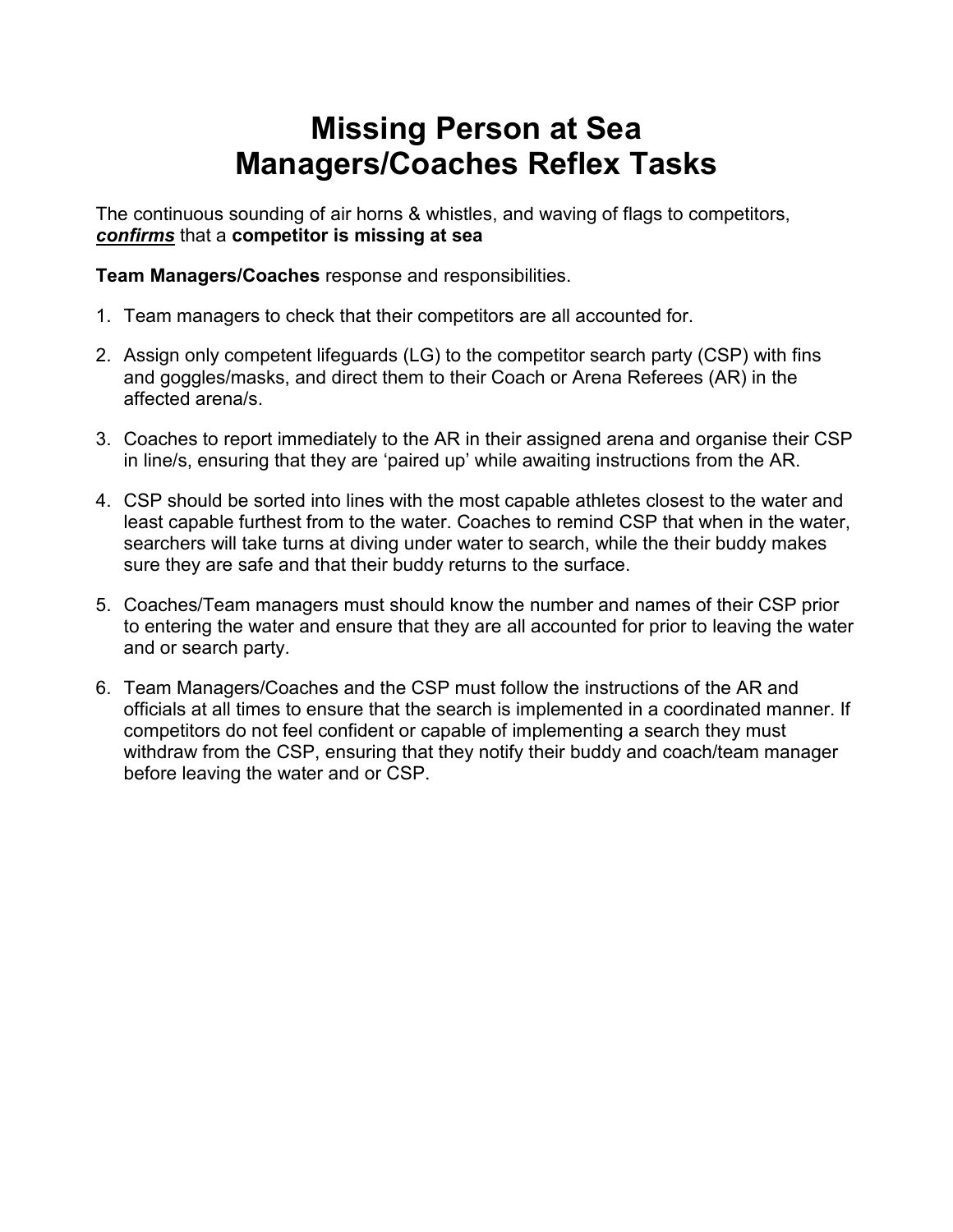### **Missing Person at Sea Supporters Reflex Tasks**

The continuous sounding of air horns & whistles, and waving of flags to competitors, *confirms* that a **competitor is missing at sea.**

**SUPPORTERS'** response and responsibilities.

- 1. Immediately leave the beach area closest to the water, taking all equipment that you can, to provide clear open access to the water arena by officials and search parties.
- 2. Only re-enter the arena area, if required, to continue to remove craft and equipment from the arena.
- 3. Then please remain outside the arena and the designated search zone until instructed or permitted to do so by officials or an announcement by the event management group over the public address system.
- 4. If you are a qualified and refreshed lifeguard, a competent swimmer, and have fins and goggles/mask with you, and preferably a wetsuit vest, you may wish to consider making yourself available, to join a support search party. If you meet all these requirements, please report to an official in the affected arena/s with the equipment detailed above, and follow their instructions as directed.